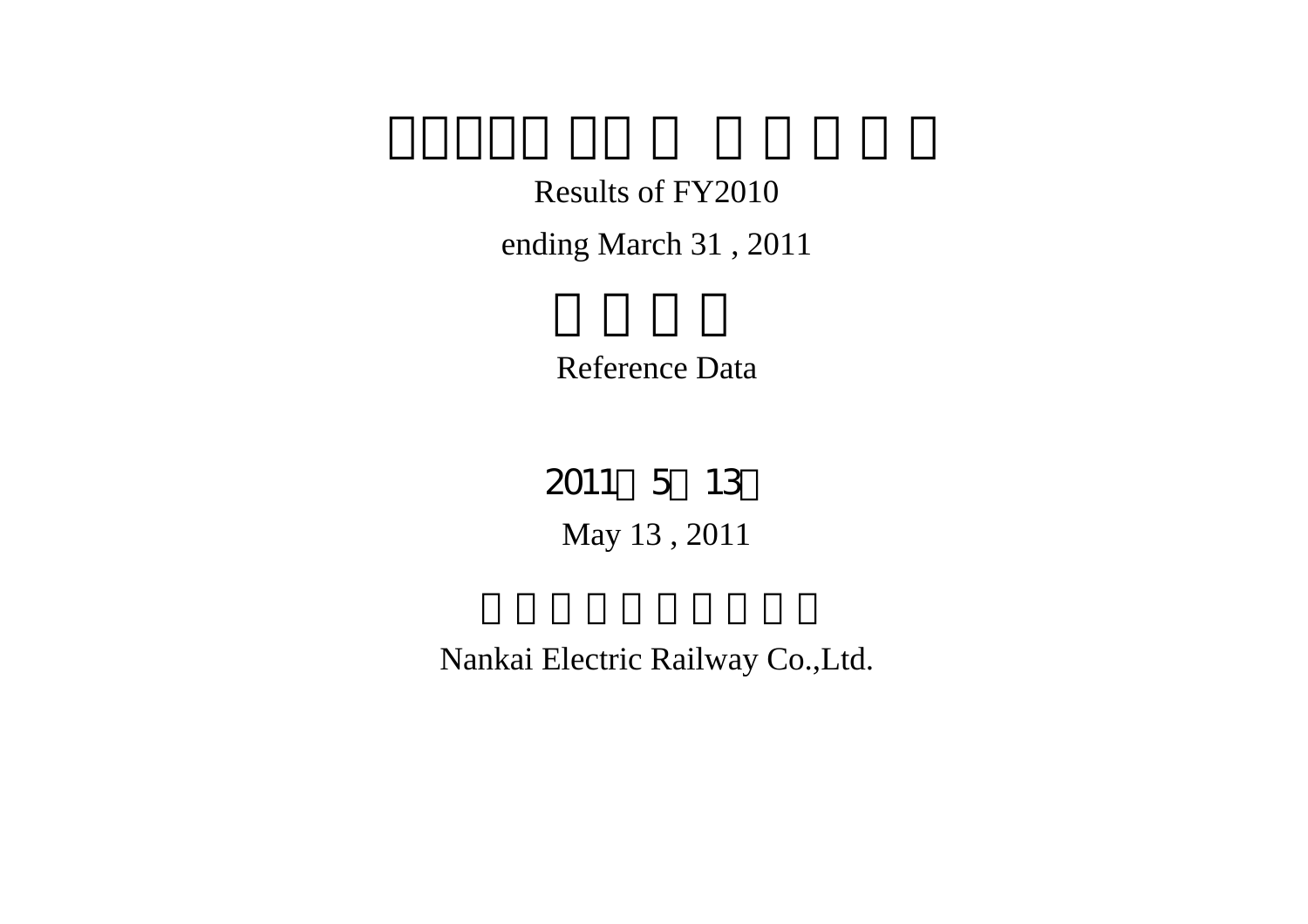| P <sub>1</sub>  |            | <b>Consolidated Balance Sheets</b>                                          |                                                                                                 |                                                      |                                                                                                |                 |
|-----------------|------------|-----------------------------------------------------------------------------|-------------------------------------------------------------------------------------------------|------------------------------------------------------|------------------------------------------------------------------------------------------------|-----------------|
| P <sub>2</sub>  |            | <b>Consolidated Statements of Income</b>                                    | Consolidated Statements of Comprehensive Income<br><b>Consolidated Statements of Cash Flows</b> |                                                      |                                                                                                |                 |
| P <sub>3</sub>  |            | <b>Operating Revenue</b>                                                    |                                                                                                 | Operating Income                                     |                                                                                                | Ordinary Income |
| P4              |            | Net Income (Loss)                                                           | Income (Loss) before Income Taxes<br>Income before Mnority Interests                            |                                                      |                                                                                                |                 |
| P <sub>5</sub>  |            |                                                                             | Operating Revenue (By business category)                                                        |                                                      |                                                                                                |                 |
| P6              |            |                                                                             |                                                                                                 | Operating Income (Loss) (By business category)       |                                                                                                |                 |
| P7              |            | Capital Investments<br>Depreciation and Amortization<br><b>Total Assets</b> |                                                                                                 |                                                      |                                                                                                |                 |
| P <sub>8</sub>  |            | <b>Net Assets</b>                                                           | Total Shareholders' Equity/Total Assets                                                         |                                                      | Debt to Equity Ratio (Interest-Bearing Debt/Total Shareholders' Equity)                        |                 |
| P9              | <b>ROE</b> |                                                                             | Operating Income to Operating Revenue                                                           |                                                      |                                                                                                |                 |
|                 | <b>ROA</b> |                                                                             | ROE Return on Equity (Net Income (Loss)/Annual Total Shareholders' Equity)                      |                                                      | ROA Return on Assets (Net Income (Loss)/Annual Total Assets)                                   |                 |
| P <sub>10</sub> | <b>PER</b> | Net Assets per Share<br>PER Price Earnings Ratio                            | Net Income (Loss) per Share                                                                     |                                                      |                                                                                                |                 |
| P <sub>11</sub> |            | <b>Interest-Bearing Debt</b>                                                |                                                                                                 |                                                      |                                                                                                |                 |
| P <sub>12</sub> | EBITDA(    | <b>EBITDA</b>                                                               | (Operating Income add Depreciation and Amortization)                                            | /EBITDA The Ratio of Interest-Bearing Debt to EBITDA | Net Interest Payments (Balance of Interest Expenses less Interest and Dividends Income)        |                 |
|                 |            |                                                                             |                                                                                                 |                                                      | Interest Coverage Ratio (Operating Income add Interest and Dividends Income/Interest Expenses) |                 |
| P <sub>13</sub> |            | Number of passengers carried                                                |                                                                                                 |                                                      | Revenue of Railway                                                                             |                 |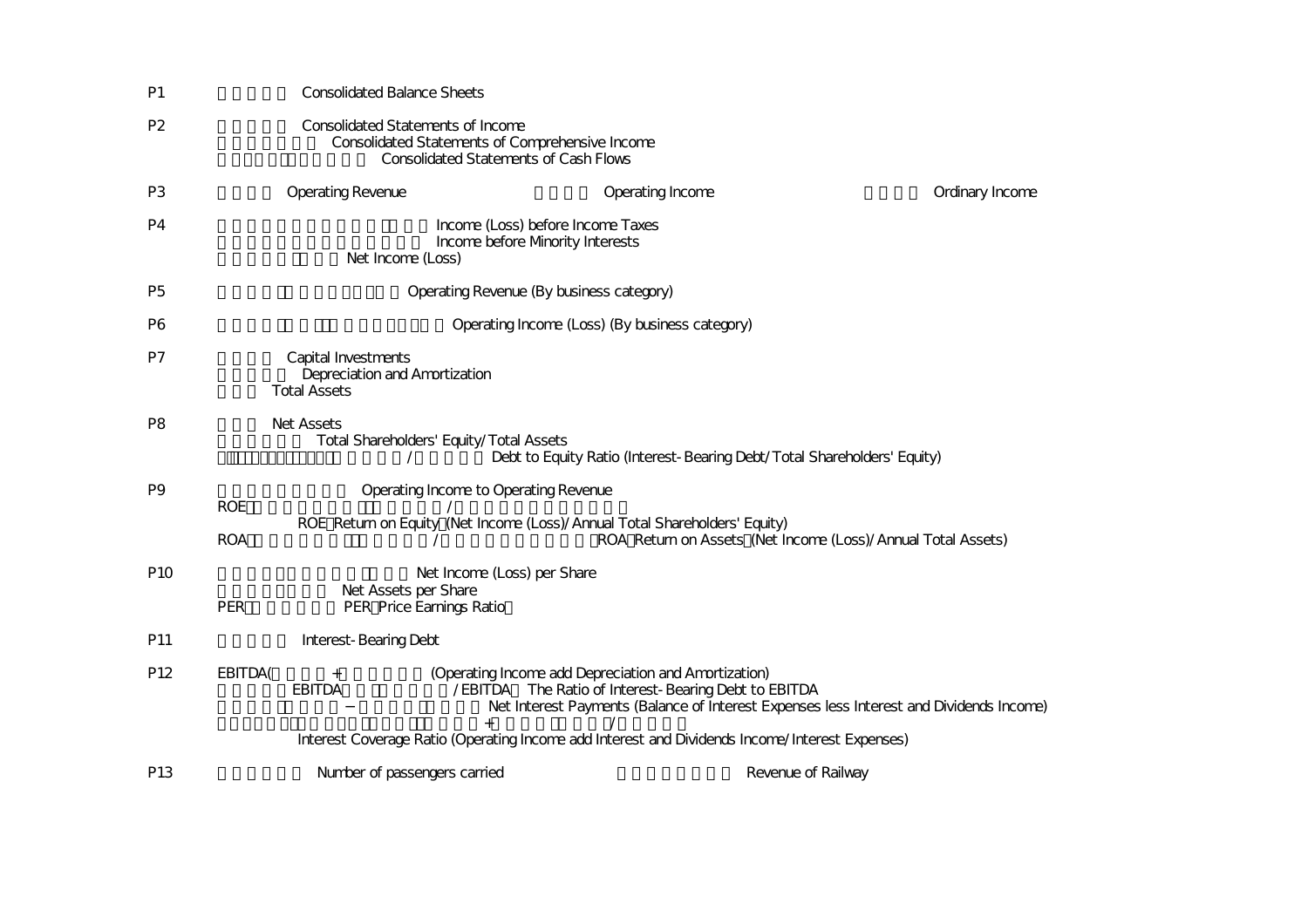## Financial Data(Consolidated)

#### **Consolidated Balance Sheets**

|                                                        |         |         |         |         |         |         |         |                   |         | millions of yen |
|--------------------------------------------------------|---------|---------|---------|---------|---------|---------|---------|-------------------|---------|-----------------|
|                                                        | Q2/3    | 03/3    | O4/3    | 05/3    | 06/3    | O7/3    | 08/3    | O <sup>9</sup> /3 | 10/3    | $\frac{11}{3}$  |
| <b>Current assets</b>                                  | 190,036 | 176,661 | 159,624 | 137,657 | 133,685 | 113,765 | 94,550  | 96,357            | 94,777  | 81,562          |
| Cash and deposits                                      | 37,381  | 28,924  | 30,216  | 22,187  | 22,619  | 19,586  | 18908   | 23,843            | 19,096  | 18539           |
| Notes and accounts receivable-trade                    | 33,599  | 34,049  | 25,113  | 21,273  | 19,706  | 21,569  | 15,580  | 19,959            | 18042   | 16,709          |
| Inventories                                            | 99,897  | 97,197  | 87,780  | 79,978  | 76,636  | 49,445  | 41,548  |                   |         |                 |
| Merchandise and finished goods                         |         |         |         |         |         |         |         | 32540             | 33,643  | 28,224          |
| Work in process                                        |         |         |         |         |         |         |         | 2904              | 2927    | 2,462           |
| Rawmaterials and supplies                              |         |         |         |         |         |         |         | 1,959             | 1,950   | 2145            |
| Non-current assets                                     | 757,394 | 747,051 | 758,560 | 747,409 | 727,354 | 716,128 | 711,473 | 719,400           | 724,576 | 717,893         |
| Property, plant and equipment                          | 691,858 | 689,464 | 695,044 | 684,984 | 662,477 | 664,537 | 664,996 | 682,596           | 685,855 | 685,715         |
| Intangible assets                                      | 4,181   | 4,116   | 4.201   | 3,363   | 3,306   | 2828    | 2829    | 2,279             | 2538    | 2443            |
| Investments and other assets                           | 61,353  | 53,469  | 59,314  | 59,061  | 61,570  | 48,762  | 43,647  | 34,525            | 36,181  | 29,734          |
| <b>Total assets</b>                                    | 947,496 | 923,719 | 918,185 | 885,067 | 861,039 | 829,893 | 806024  | 815,758           | 819,354 | 799,455         |
| <b>Current liabilities</b>                             | 308588  | 283,506 | 240,468 | 260,552 | 225,888 | 205,994 | 214,895 | 190,562           | 221,325 | 205,927         |
| Notes and accounts payable-trade                       | 18,429  | 33,758  | 25,343  | 17,544  | 20,263  | 21,316  | 14,450  | 18,141            | 19,695  | 18,415          |
| Short-term loans payable                               | 168,609 | 165,174 | 129,964 | 141,474 | 121,879 | 112793  | 118021  | 115,525           | 120,311 | 118,669         |
| Current portion of bonds<br>1                          | 36500   | 20,000  | 17,640  | 45,140  | 30,140  | 21,040  | 30,140  | 10,000            | 30,000  | 20,000          |
| Long-term liabilities                                  | 514,981 | 515,786 | 543,026 | 499,881 | 510,389 | 507,911 | 472,472 | 506,195           | 469,862 | 465,060         |
| Bonds payable                                          | 142500  | 143,400 | 146,460 | 101,320 | 91,180  | 90,140  | 80,000  | 80,000            | 75,000  | 75,000          |
| Long-term loans payable                                | 242,730 | 254,721 | 279,972 | 268583  | 294,396 | 291,150 | 274,187 | 311,585           | 280,425 | 279,953         |
| Deferred tax liabilities                               | 1,064   | 1,603   | 1,834   | 14,035  | 45,617  | 45,813  | 40,531  | 40,724            | 42,229  | 37,909          |
| Deferred tax liabilities for land revaluation          | 53,532  | 51,497  | 51,282  | 56,692  | 21,277  | 28,702  | 28,200  | 28,172            | 28,104  | 28,000          |
| Provision for retirement benefits                      | 37,642  | 29,129  | 27,307  | 26163   | 23,856  | 20,947  | 18073   | 15,819            | 15,016  | 14,156          |
| Long-term lease and quarantee deposited                | 29,264  | 28,547  | 30,871  | 29,641  | 28,628  | 27,670  | 28,313  | 27,042            |         |                 |
| <b>Total liabilities</b>                               | 823,569 | 799,292 | 783,494 | 760,434 | 736,277 | 713,906 | 687,368 | 696,758           | 691,188 | 670,988         |
| Capital stock                                          | 63,739  | 63,739  | 63,739  | 63,739  | 63,739  | 63,739  | 63,739  | 63,739            | 63,739  | 63,739          |
| Capital surplus                                        | 55,013  | 18,405  | 18,134  | 18,172  | 18,476  | 18488   | 18,490  | 18,495            | 18,496  | 18,471          |
| Retained earnings                                      | 66,734  | 29,717  | 27,115  | 3,596   | 7,295   | 11,128  | 21,260  | 16,636            | 23,923  | 24,058          |
| Treasury stock                                         | 1,819   | 2,238   | 733     | 768     | 526     | 644     | 738     | 1,238             | 1,307   | 1,289           |
| Shareholders' equity                                   | 50,197  | 50,188  | 54,023  | 77,547  | 88,984  | 92712   | 102,752 | 97,632            | 104,850 | 104,979         |
| Valuation difference on available- for-sale securities | 260     | 322     | 5,916   | 7,000   | 14,698  | 8808    | 4,017   | 548               | 1,487   | 1,228           |
| Revaluation reserve for land                           | 71,173  | 73,093  | 72,166  | 37,412  | 18,268  | 11,297  | 10,339  | 19,724            | 19,739  | 20044           |
| Valuation and translation adjustments                  | 71,433  | 72,770  | 78,083  | 44,413  | 32,967  | 20,440  | 14,499  | 19,979            | 21,132  | 21,250          |
| Mnority interests                                      | 2295    | 1,468   | 2584    | 2672    | 2810    | 2834    | 1,404   | 1,387             | 2182    | 2,237           |
| Shareholders' equity                                   | 121,631 | 122,958 | 132,107 | 121,960 | 121,951 | 113,152 | 117,251 | 117,612           | 125,982 | 126,230         |
| Total net assets                                       | 123,926 | 124,426 | 134,691 | 124,633 | 124,761 | 115,987 | 118656  | 119,000           | 128,165 | 128,467         |
| Total liabilities and net assets                       | 947,496 | 923,719 | 918,185 | 885,067 | 861,039 | 829,893 | 806,024 | 815,758           | 819,354 | 799,455         |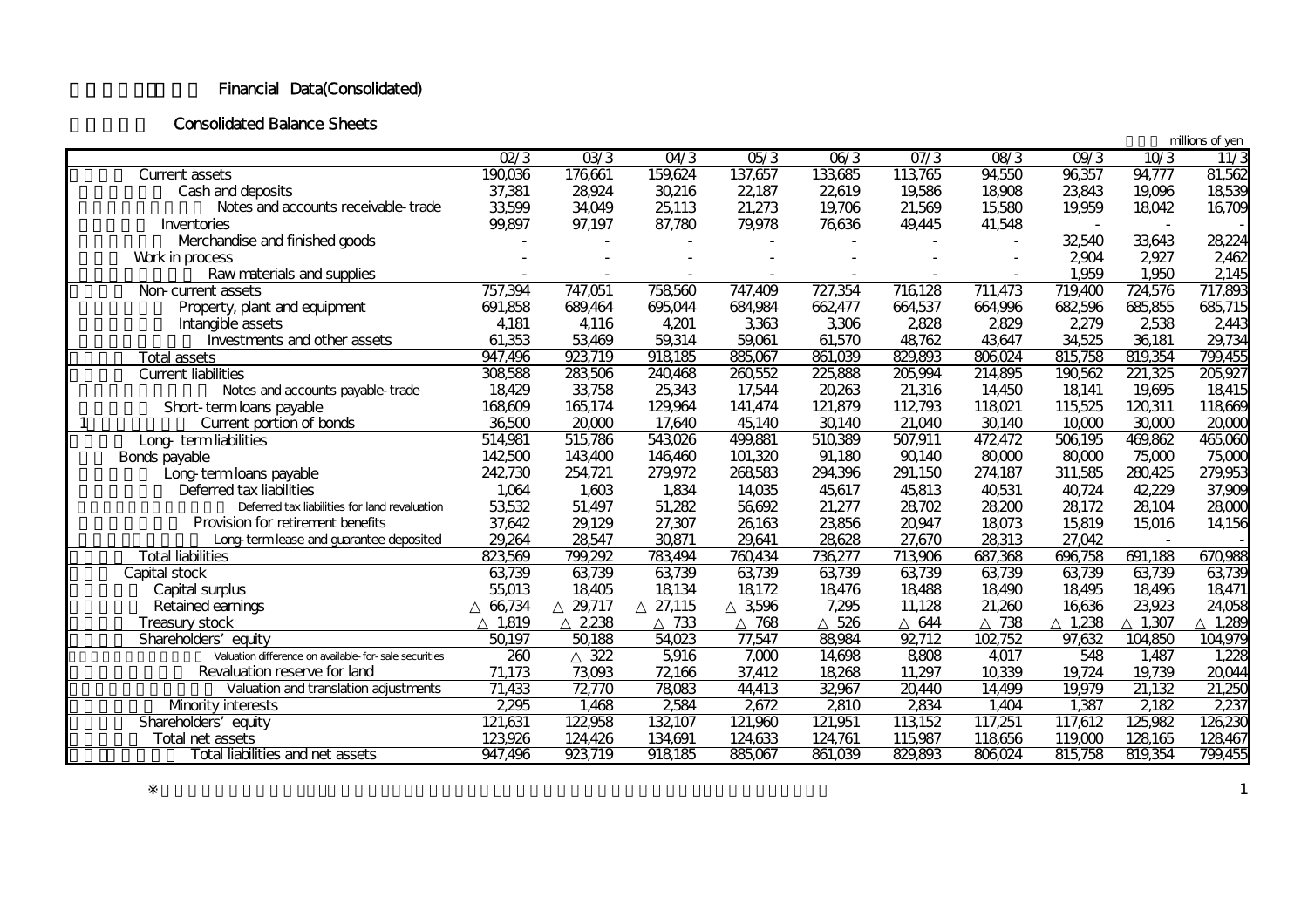### Consolidated Statements of Income

|                                                        |         |         |         |         |         |         |         |         |         | millions of yen |
|--------------------------------------------------------|---------|---------|---------|---------|---------|---------|---------|---------|---------|-----------------|
|                                                        | Q2/3    | 03/3    | O4/3    | 05/3    | 06/3    | O7/3    | 08/3    | O9/3    | 10/3    | 11/3            |
| Operating revenue                                      | 227,275 | 246,928 | 216,347 | 196,210 | 190,450 | 192,986 | 188,254 | 183,389 | 185,848 | 186164          |
| Operating expenses                                     | 208107  | 221,389 | 195,948 | 175,220 | 166,924 | 166,412 | 159,381 | 163,690 | 165,080 | 166,263         |
| Operating expenses and cost of sales of transportation | 198,466 | 212,040 | 188,181 | 168,482 | 160,614 | 160,567 | 153,557 | 157,991 | 159,687 | 160,795         |
| Selling general and administrative expenses            | 9,641   | 9,348   | 7,766   | 6,737   | 6,310   | 5,844   | 5,823   | 5,698   | 5,393   | 5,467           |
| Operating income                                       | 19,168  | 25,539  | 20,399  | 20,990  | 23,525  | 26574   | 28873   | 19,699  | 20,767  | 19,900          |
| Non-operating income                                   | 2,252   | 1.628   | 1,488   | 1,551   | 1,529   | 1,646   | 1,492   | 1.680   | 1,560   | 1,531           |
| Non-operating expenses                                 | 14,838  | 14,989  | 13,915  | 13071   | 12,131  | 11,436  | 11,456  | 10,786  | 10,321  | 9,966           |
| Ordinary income                                        | 6581    | 12178   | 7,972   | 9,470   | 12,923  | 16,783  | 18,909  | 10,593  | 12006   | 11,466          |
| <b>Extraordinary income</b>                            | 2837    | 13,162  | 3,437   | 2565    | 12,741  | 10,249  | 3,648   | 13,990  | 8,004   | 4,678           |
| <b>Extraordinary loss</b>                              | 77,510  | 24,127  | 6,997   | 3,268   | 30,453  | 22,330  | 9,096   | 10,128  | 7,916   | 10,059          |
| Income (loss) before income taxes                      | 68,091  | 1,212   | 4,411   | 8768    | 4,789   | 4,703   | 13,461  | 14,455  | 12,094  | 6,085           |
| Income taxes-current                                   | 967     | 1,262   | 1,210   | 1,278   | 1,558   | 1,479   | 1,427   | 1,118   | 1,728   | 835             |
| Income taxes-deferred                                  | 14.690  | 1.163   | 28      | 272     | 161     | 3195    | 575     | 5,305   | 266     | 2019            |
| Income before minority interests                       |         |         |         |         |         |         |         |         |         | 3,230           |
| Mnority interests in income                            | 751     | 436     | 59      | 25      | 33      | 176     | 92      | 657     | 183     | 175             |
| Net income (loss)                                      | 55,120  | 1,550   | 3,231   | 7,737   | 6543    | 6,242   | 11,365  | 7,374   | 9,916   | 3,054           |

# Consolidated Statements of Comprehensive Income

|                                                       |      |                          |                          |      |      |      |      |      |      | millions of yen |
|-------------------------------------------------------|------|--------------------------|--------------------------|------|------|------|------|------|------|-----------------|
|                                                       | Q2/3 | 03/3                     | 04/3                     | 05/3 | 06/3 | 07/3 | 08/3 | 09/3 | 10/3 | 11/3            |
| Income before minority interests                      |      |                          | $\overline{\phantom{0}}$ |      |      |      |      |      |      | 3,230           |
| Other comprehensive income                            |      | $\overline{\phantom{0}}$ | $\sim$                   |      |      | -    |      |      |      | 178             |
| Valuation difference on available-for-sale securities |      |                          | $\overline{\phantom{0}}$ |      |      |      |      |      |      | 251             |
| Deferred gains or losses on hedges                    |      |                          | $\overline{\phantom{0}}$ | -    |      |      |      |      |      |                 |
| Comprehensive income                                  |      |                          | $\overline{\phantom{0}}$ |      |      |      |      |      |      | 3051            |

### **Consolidated Statements of Cash Flows**

|                                                      |        |        |        |        |        |        |        |        |        | millions of ven |
|------------------------------------------------------|--------|--------|--------|--------|--------|--------|--------|--------|--------|-----------------|
|                                                      | 02/3   | 03/3   | O4/3   | 05/3   | 06/3   | 07/3   | 08/3   | 09/3   | 10/3   | 11/3            |
| Net cash provided by (used in) operating activities  | 13,212 | 21,352 | 37.246 | 34,885 | 36,541 | 29.839 | 34,040 | 26.695 | 25.559 | 33,143          |
| Net cash provided by (used in) investing activities  | 8,246  | 22857  | 26911  | 25.124 | 15,552 | 8.226  | 19.549 | 33,172 | 15.839 | 18,495          |
| Net cash provided by (used in) financing activities  | 4,006  | 6.957  | 7,474  | 18297  | 20.394 | 24.187 | 15,069 | 11.560 | 14.737 | 15,064          |
| Net increase (decrease) in cash and cash equivalents | 8972   | 8.463  | 2860   | 8536   | 594    | 2574   | 578    | 5.083  | 5.016  | 417             |
| Cash and cash equivalents at beginning of period     | 25.621 | 34,610 | 26.147 | 29,007 | 20,471 | 21.065 | 18490  | 17.912 | 22995  | 17,979          |
| Cash and cash equivalents at end of period           | 34,610 | 26147  | 29,007 | 20471  | 21,065 | 18,490 | 17.912 | 22,995 | 17.979 | 17,561          |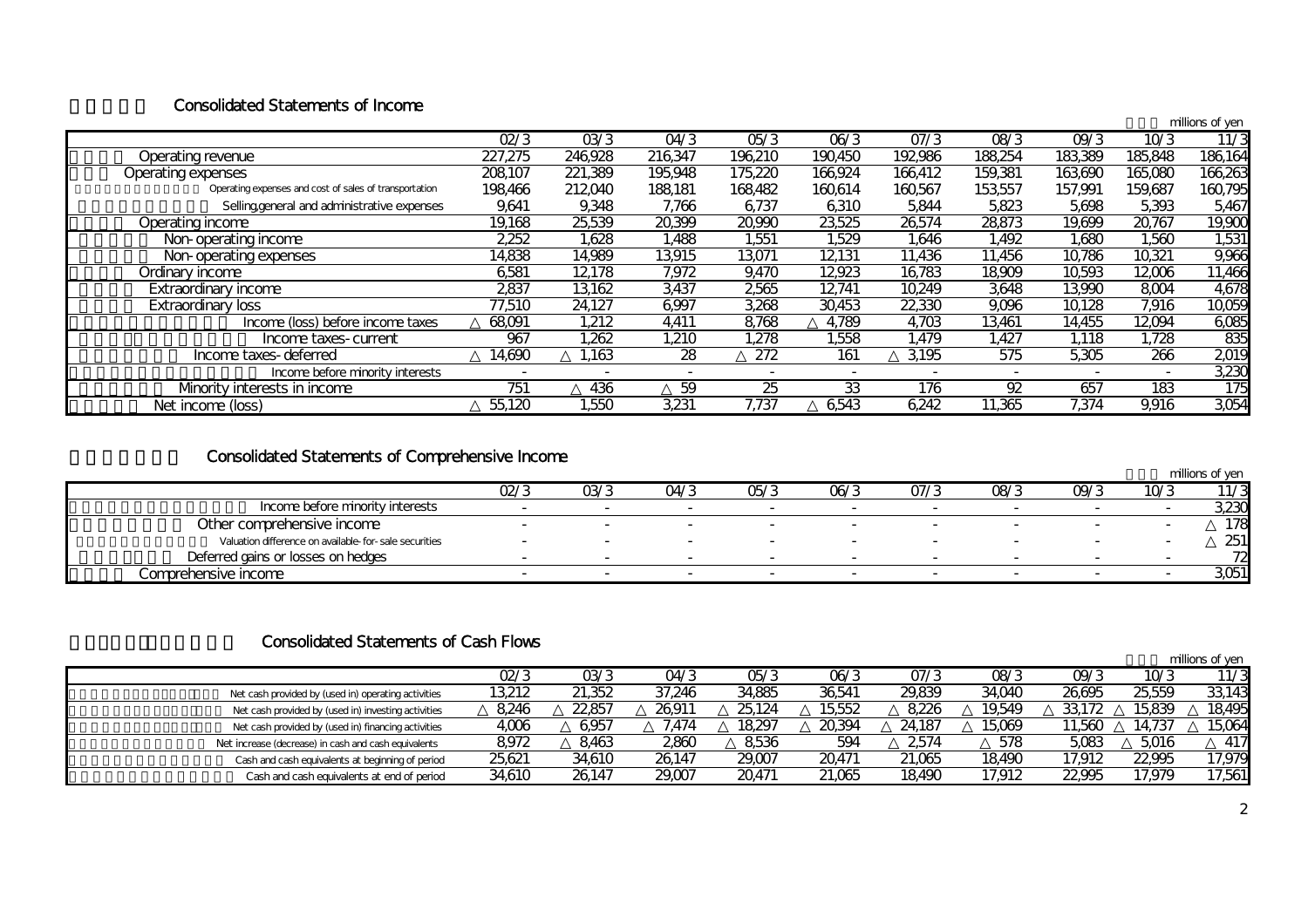| millions of yen |                   |         |         |         |         |         |         |        | <b>Operating Revenue</b> |         |  |
|-----------------|-------------------|---------|---------|---------|---------|---------|---------|--------|--------------------------|---------|--|
|                 | 11/3              | 10/3    | O9/3    | 08/3    | O7/3    | 06/3    | 05/3    | 04/3   | 03/3                     | 02/3    |  |
|                 | 186,164           | 185,848 | 183,389 | 188,254 | 192,986 | 190,450 | 196.210 | 216347 | 246.928                  | 227,275 |  |
|                 |                   |         |         |         |         |         |         |        |                          |         |  |
| millions of yen |                   |         |         |         |         |         |         |        | <b>Operating Income</b>  |         |  |
|                 | $11\overline{73}$ | 10/3    | O9/3    | 08/3    | O7/3    | 06/3    | OS/3    | O4/3   | 03/3                     | 02/3    |  |
|                 | 19,000            | 20,767  | 19,699  | 28873   | 26,574  | 23,525  | 20,990  | 20,399 | 25,539                   | 19,168  |  |
|                 |                   |         |         |         |         |         |         |        |                          |         |  |
| millions of yen |                   |         |         |         |         |         |         |        | <b>Ordinary Income</b>   |         |  |
|                 | $\overline{11/3}$ | 10/3    | O9/3    | 08/3    | O7/3    | 06/3    | OS/3    | O4/3   | 03/3                     | 02/3    |  |
|                 | 11,466            | 12006   | 10.593  | 18909   | 16.783  | 12923   | 9.470   | 7,972  | 12,178                   | 6581    |  |





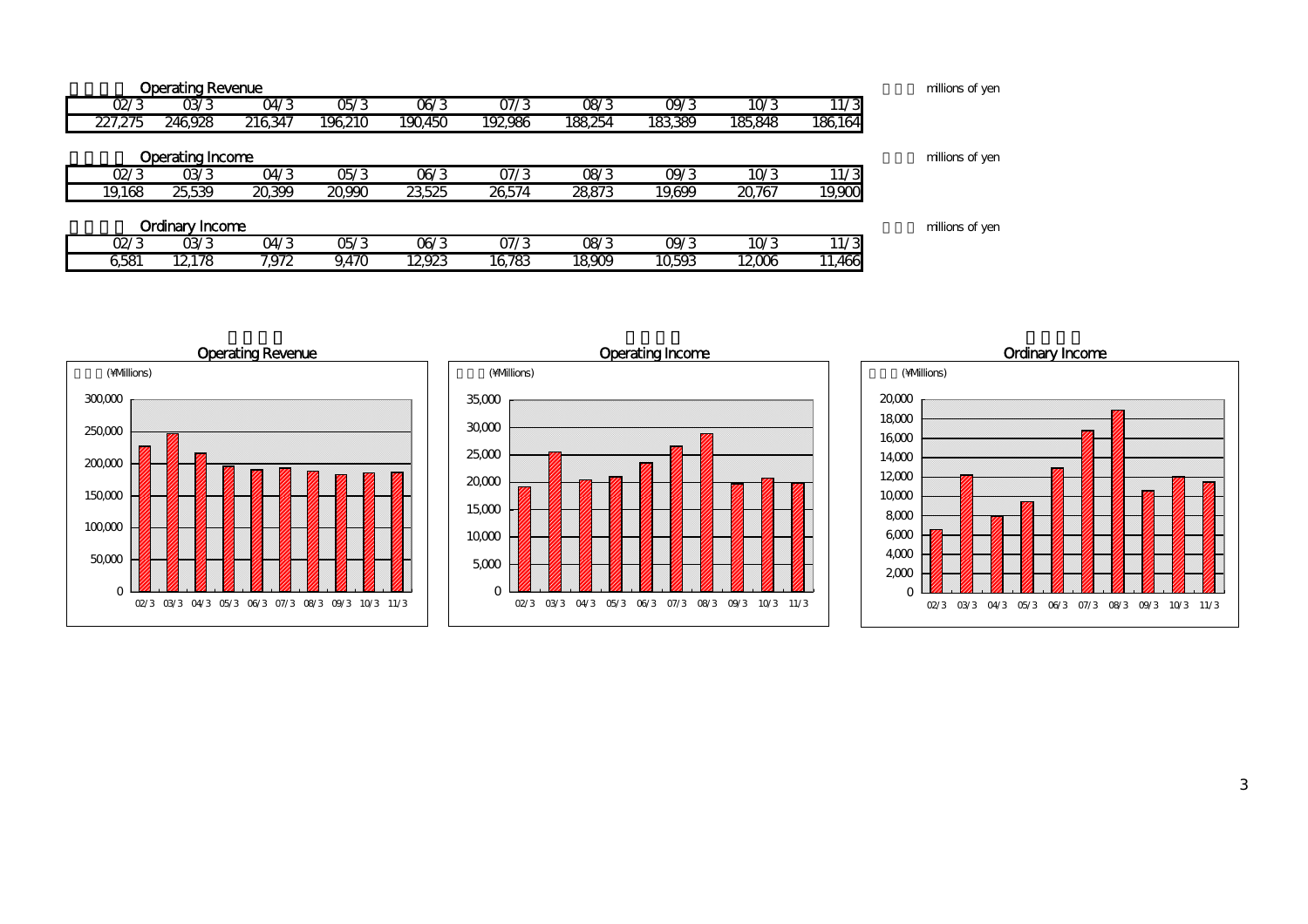| millions of yer | Income (Loss) before Income Taxes |       |        |        |       |                                        |       |       |       |        |  |  |  |  |
|-----------------|-----------------------------------|-------|--------|--------|-------|----------------------------------------|-------|-------|-------|--------|--|--|--|--|
|                 | 11/3                              | 10/3  | O9/3   | 08/3   | O7/3  | 06/3                                   | 05/3  | 04/3  | 03/3  | O2/3   |  |  |  |  |
|                 | 6,085                             | 12094 | 14,455 | 13,461 | 4,703 | 4,789                                  | 8,768 | 4,411 | 1,212 | 68,091 |  |  |  |  |
| millions of yer |                                   |       |        |        |       | <b>Income before Mnority Interests</b> |       |       |       |        |  |  |  |  |
|                 | 11/3                              | 10/3  | O9/3   | 08/3   | O7/3  | 06/3                                   | 05/3  | 04/3  | 03/3  | O2/3   |  |  |  |  |
|                 | 3,230                             |       |        |        |       |                                        |       |       |       |        |  |  |  |  |
| millions of yer | Net Income (Loss)                 |       |        |        |       |                                        |       |       |       |        |  |  |  |  |
|                 | 11/3                              | 10/3  | O9/3   | 08/3   | 07/3  | 06/3                                   | 05/3  | 04/3  | 03/3  | O2/3   |  |  |  |  |
|                 | 3,054                             | 9.916 | 7.374  | 11,365 | 6,242 | 6543                                   | 7.737 | 3,231 | ,550  | 55.120 |  |  |  |  |

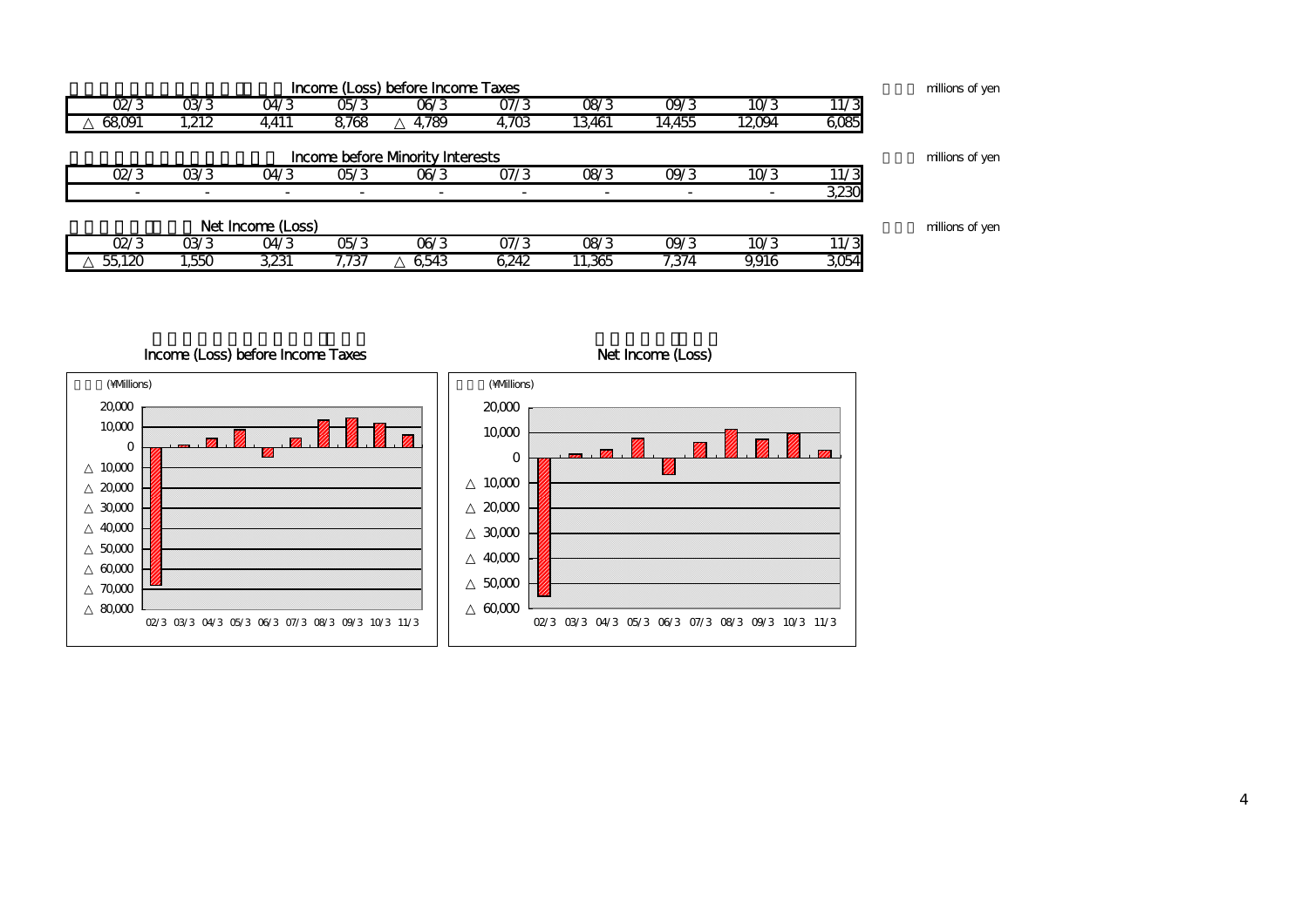| Operating Revenue (By business category) |         |         |         |         |         |         |         |         |         |  |  |  |
|------------------------------------------|---------|---------|---------|---------|---------|---------|---------|---------|---------|--|--|--|
| 02/3                                     | 03/3    | 04/3    | 05/3    | 06/3    | O7/3    | 08/3    | O9/3    | 10/3    | 11/3    |  |  |  |
| 90,888                                   | 88,912  | 85,431  | 83,929  | 84,651  | 85,126  | 86010   | 86,133  | 87,120  | 85,088  |  |  |  |
|                                          |         |         |         |         |         |         |         |         |         |  |  |  |
| 27,224                                   | 31,281  | 28,477  | 29,044  | 25,507  | 25,078  | 31,560  | 24,045  | 24,395  | 25,336  |  |  |  |
|                                          |         |         |         |         |         |         |         |         |         |  |  |  |
| 34,135                                   | 31,427  | 29,665  | 29,026  | 28,209  | 26,613  | 25,374  | 24,826  | 24,547  | 23,466  |  |  |  |
|                                          |         |         |         |         |         |         |         |         |         |  |  |  |
| 43,971                                   | 40,929  | 33,855  | 28504   | 28,365  | 28,057  | 29,826  | 31,016  | 33,461  | 33,659  |  |  |  |
|                                          |         |         |         |         |         |         |         |         |         |  |  |  |
| 45,932                                   | 74,607  | 59,631  | 43,734  | 46,978  | 49,681  | 34,525  | 40,393  | 37,366  | 41,157  |  |  |  |
|                                          |         |         |         |         |         |         |         |         |         |  |  |  |
| 2,007                                    | 2,369   | 3,571   | 3,611   | 4,473   | 4,392   | 4,034   | 3,985   | 4,373   | 1,663   |  |  |  |
|                                          |         |         |         |         |         |         |         |         |         |  |  |  |
| 16,884                                   | 22,599  | 24,285  | 21,640  | 27,736  | 25,962  | 23,076  | 27,010  | 25,416  | 24,208  |  |  |  |
|                                          |         |         |         |         |         |         |         |         |         |  |  |  |
| 227,275                                  | 246,928 | 216,347 | 196,210 | 190,450 | 192,986 | 188,254 | 183,389 | 185,848 | 186,164 |  |  |  |
|                                          |         |         |         |         |         |         |         |         |         |  |  |  |
|                                          |         |         |         |         |         |         |         |         |         |  |  |  |

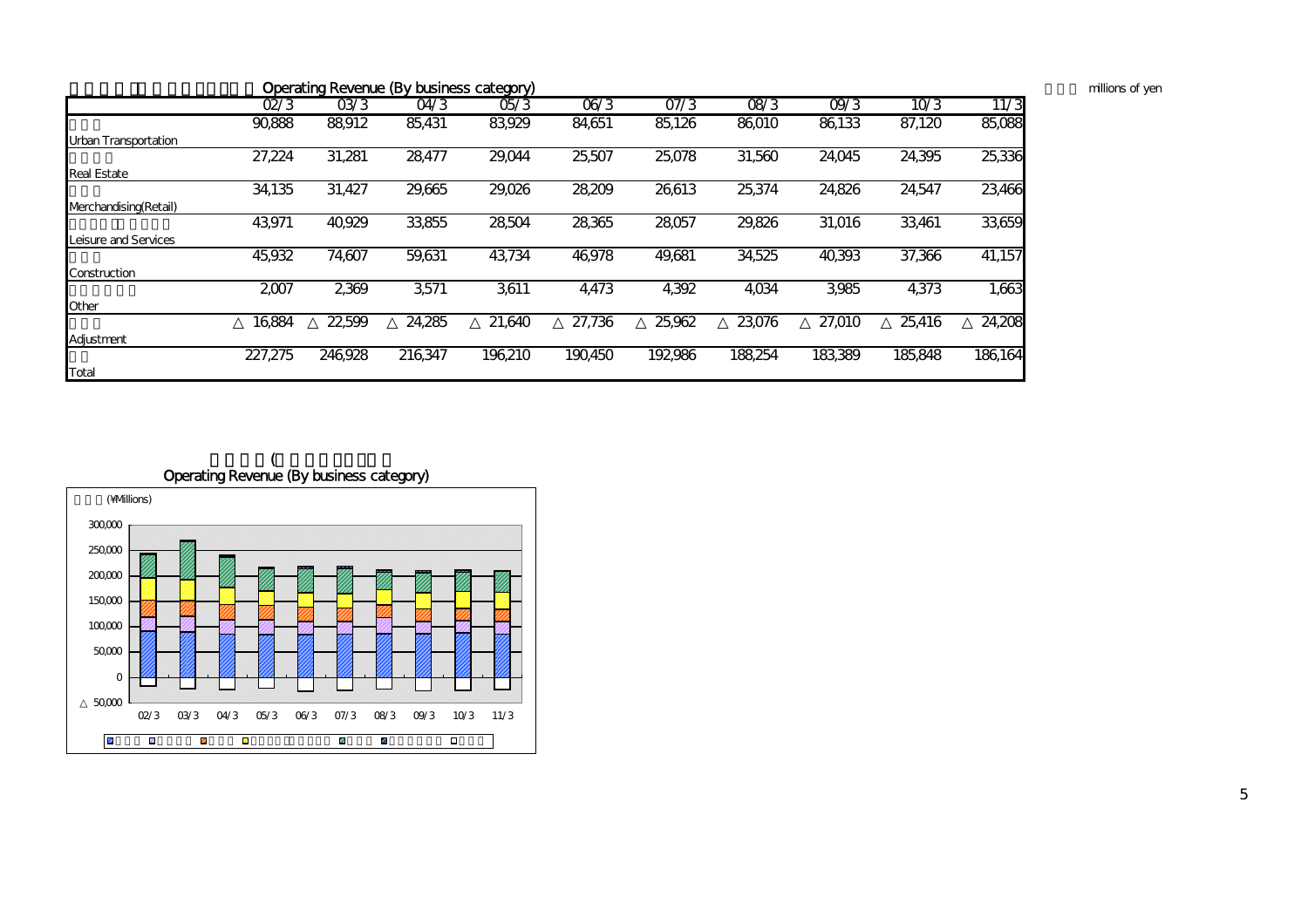| millions of yen |  |
|-----------------|--|
|                 |  |

|                       |        |        |        | Operating Income (Loss) (By business category) |        |        |        |        |        |        |
|-----------------------|--------|--------|--------|------------------------------------------------|--------|--------|--------|--------|--------|--------|
|                       | Q2/3   | 03/3   | O4/3   | OS/3                                           | 06/3   | O7/3   | 08/3   | O9/3   | 10/3   | 11/3   |
|                       | 9,159  | 12,736 | 11,168 | 10,988                                         | 10,947 | 14,297 | 14,004 | 11,053 | 10,339 | 10,269 |
| Urban Transportation  |        |        |        |                                                |        |        |        |        |        |        |
|                       | 6,751  | 9,117  | 7,323  | 6,494                                          | 8,456  | 8,721  | 10,902 | 6,287  | 7,561  | 6,459  |
| <b>Real Estate</b>    |        |        |        |                                                |        |        |        |        |        |        |
|                       | 1,083  | 1,370  | 2,061  | 1,751                                          | 1,884  | 1,488  | 2,393  | 1,504  | 1,502  | 1,681  |
| Merchandising(Retail) |        |        |        |                                                |        |        |        |        |        |        |
|                       | 1,308  | 1,550  | 1,037  | 1,266                                          | 1,503  | 1,177  | 1,328  | 623    | 603    | 209    |
| Leisure and Services  |        |        |        |                                                |        |        |        |        |        |        |
|                       | 497    | 963    | 1,256  | 626                                            | 716    | 718    | 45     | 503    | 892    | 1,225  |
| Construction          |        |        |        |                                                |        |        |        |        |        |        |
|                       | O      | 80     | 86     | 55                                             | 227    | 338    | 312    | 285    | 272    | 180    |
| Other                 |        |        |        |                                                |        |        |        |        |        |        |
|                       | 365    | 280    | 21     | 190                                            | 211    | 167    | 23     | 559    | 404    | 125    |
| Adjustment            |        |        |        |                                                |        |        |        |        |        |        |
|                       | 19,168 | 25,539 | 20,399 | 20,990                                         | 23,525 | 26,574 | 28873  | 19,699 | 20,767 | 19,900 |
| Total                 |        |        |        |                                                |        |        |        |        |        |        |



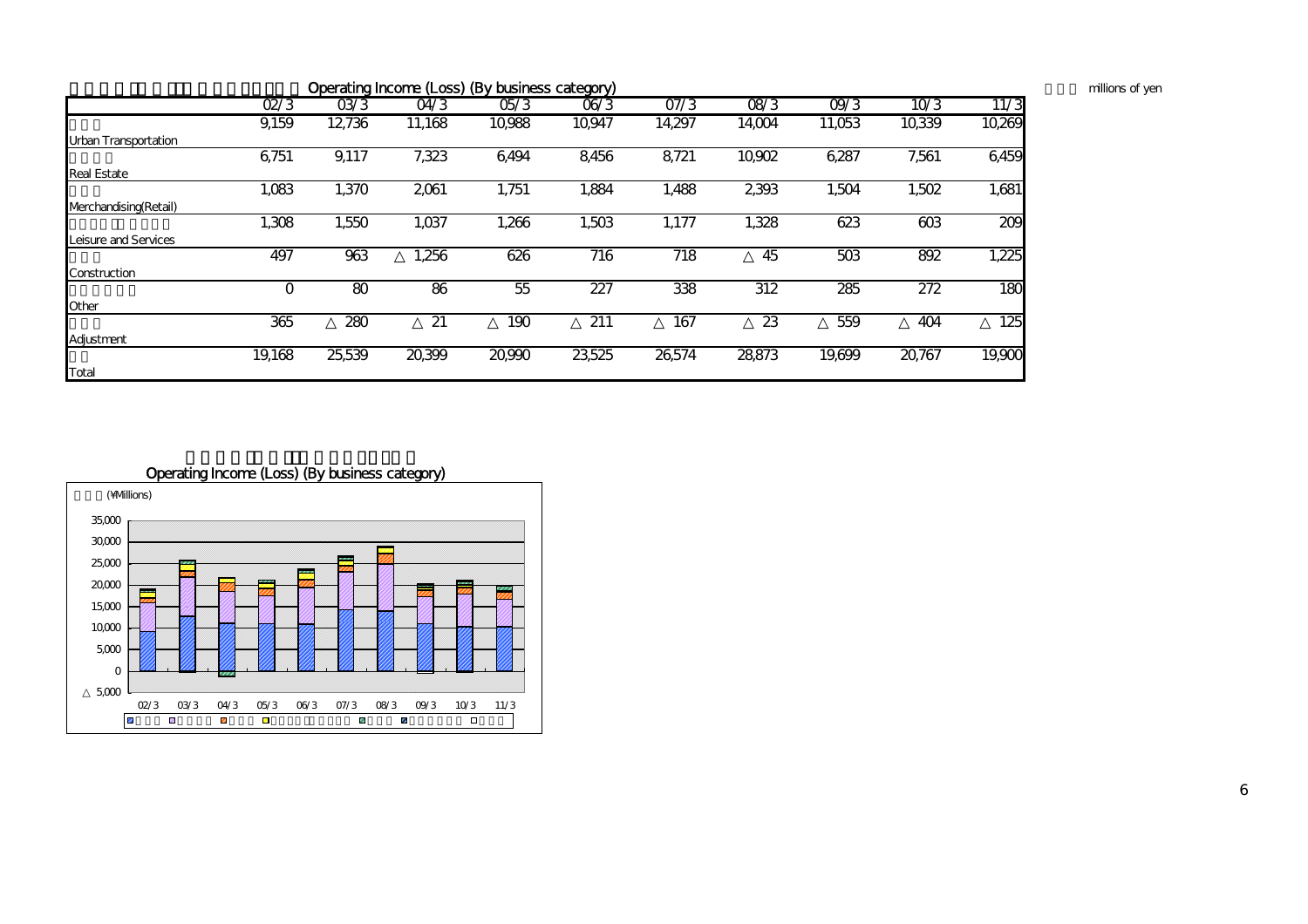|         |        | <b>Capital Investments</b> |                                      |                 |         |         |        |         |         |         | millions of yen |
|---------|--------|----------------------------|--------------------------------------|-----------------|---------|---------|--------|---------|---------|---------|-----------------|
|         | Q2/3   | 03/3                       | O4/3                                 | OS/3            | 06/3    | 07/3    | 08/3   | 09/3    | 10/3    | 11/3    |                 |
|         | 27,575 | 26,740                     | 32,323                               | 10,009          | 22,181  | 23,767  | 24,855 | 40,120  | 27,004  | 20,736  |                 |
|         |        |                            | <b>Depreciation and Amortization</b> |                 |         |         |        |         |         |         | millions of yen |
|         | 02/3   | 03/3                       | O4/3                                 | OS/3            | 06/3    | 07/3    | OR/3   | 09/3    | 10/3    | 11/3    |                 |
|         | 20519  | 20191                      | 19,828                               | 19,580          | 19,115  | 18,783  | 20,281 | 21,733  | 22,432  | 22,620  |                 |
|         |        | <b>Total Assets</b>        |                                      |                 |         |         |        |         |         |         | millions of yen |
|         | 02/3   | 03/3                       | 04/3                                 | $\overline{OS}$ | 06/3    | 07/3    | OR/3   | 09/3    | 10/3    | 11/3    |                 |
| 947,496 |        | 923.719                    | 918,185                              | 885,067         | 861,039 | 829,893 | 806024 | 815,758 | 819,354 | 799,455 |                 |





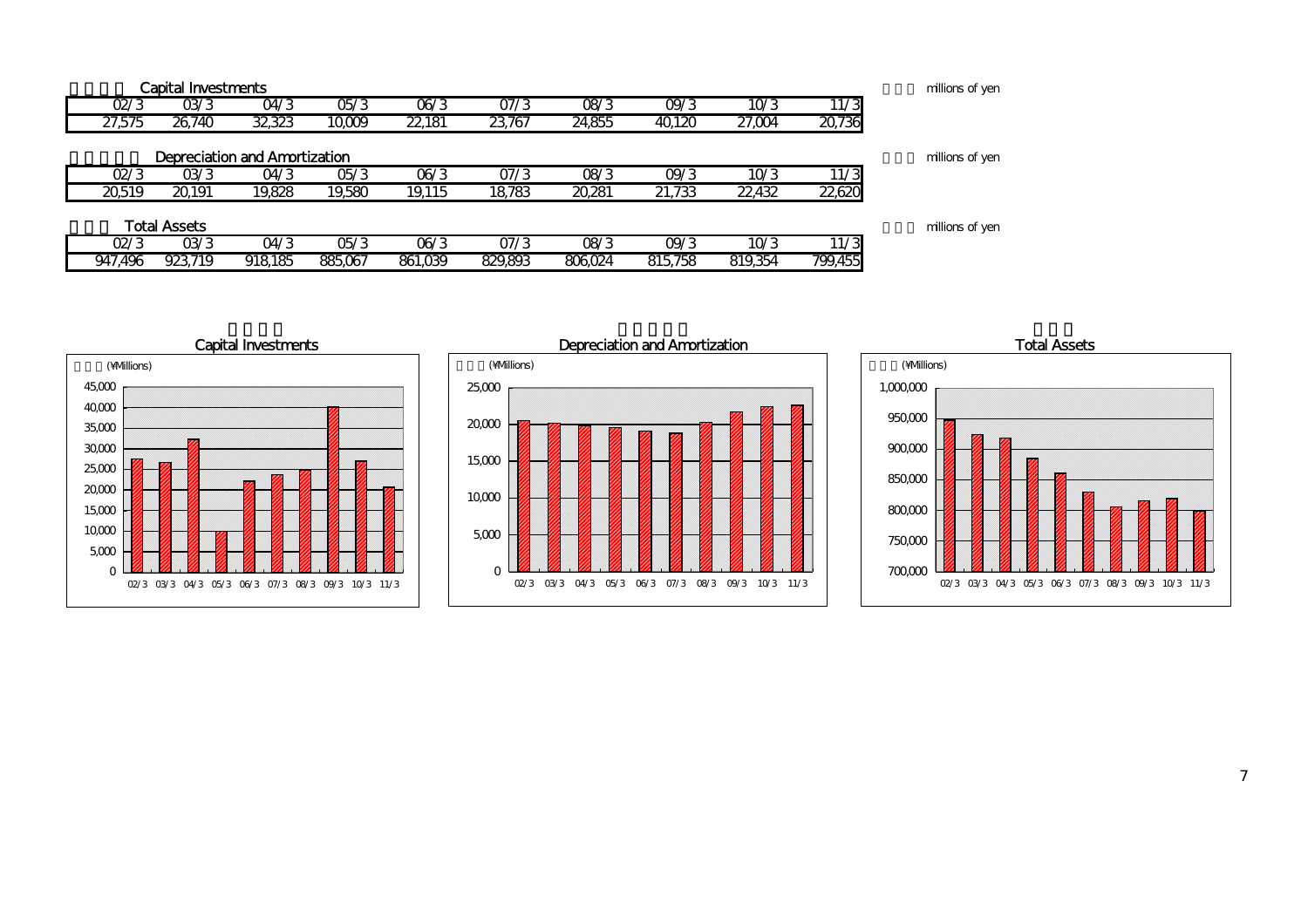|         | <b>Net Assets</b> |        |                                                |         |                                                                         |        |         |         |                   | millions of yer |
|---------|-------------------|--------|------------------------------------------------|---------|-------------------------------------------------------------------------|--------|---------|---------|-------------------|-----------------|
| Q2/3    | 03/3              | 04/3   | 0Б/3                                           | 06/3    | O7/3                                                                    | 08/3   | O9/3    | 10/3    | 11/3              |                 |
| 121,631 | 122958            | 132107 | 121.960                                        | 121,951 | 115,987                                                                 | 118656 | 119,000 | 128,165 | 128,467           |                 |
|         |                   |        | <b>Total Shareholders' Equity/Total Assets</b> |         |                                                                         |        |         |         |                   | %               |
| 02/3    | 03/3              | O4/3   | 05/3                                           | 06/3    | O7/3                                                                    | 08/3   | 09/3    | 10/3    | 11/3              |                 |
| 128     | 133               | 14.4   | 138                                            | 14.2    | 136                                                                     | 14.5   | 14.4    | 154     | 158               |                 |
|         |                   |        |                                                |         | Debt to Equity Ratio (Interest-Bearing Debt/Total Shareholders' Equity) |        |         |         |                   | times           |
| O2/3    | 03/3              | O4/3   | 05/3                                           | 06/3    | O7/3                                                                    | 08/3   | 09/3    | 10/3    | $11\overline{73}$ |                 |
| 4.85    | 4.74              | 4.35   | 456                                            | 4.41    | 4.55                                                                    | 4.28   | 4.40    | 4.O1    | 391               |                 |



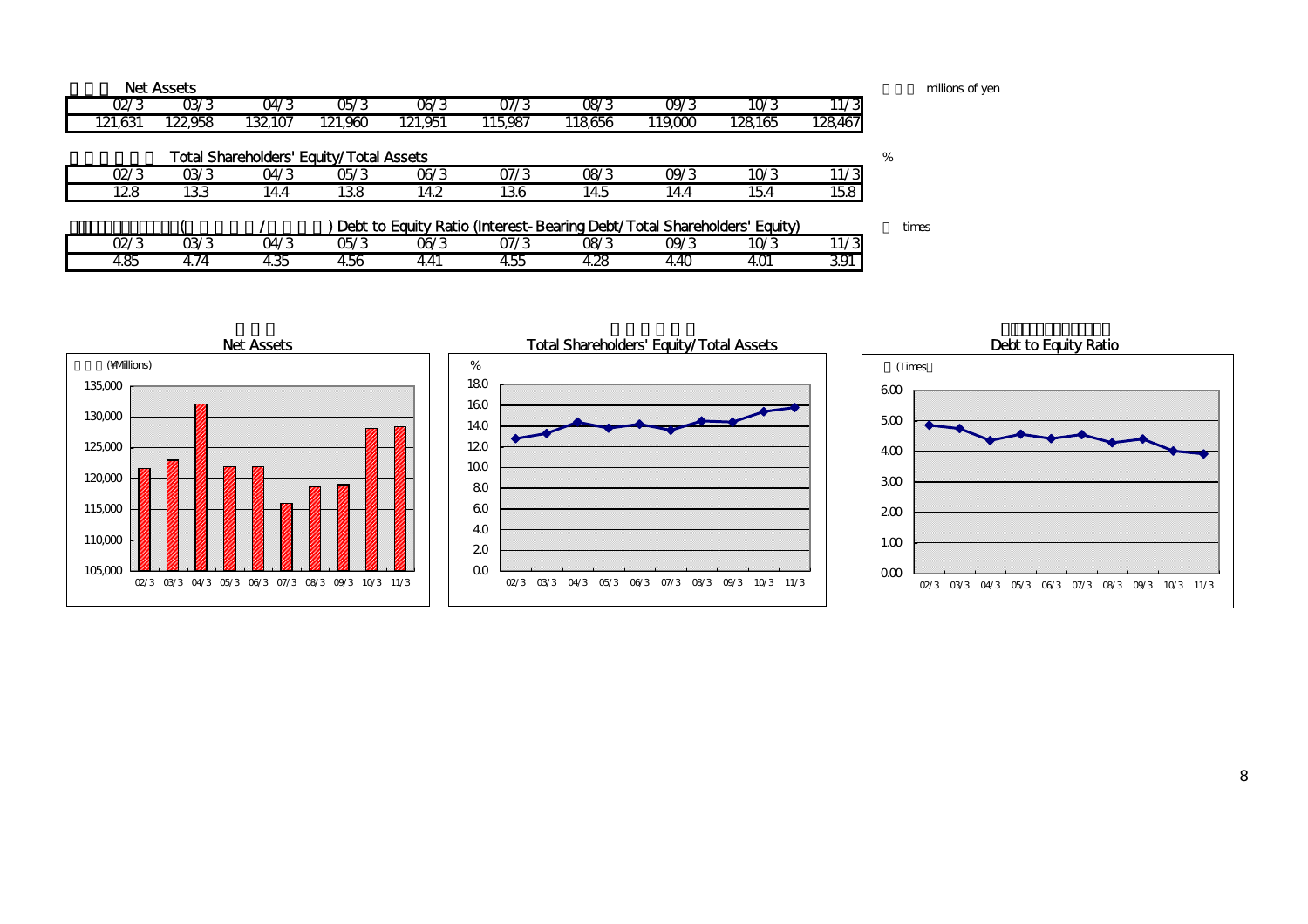|            | <b>Operating Income to Operating Revenue</b> |      |      |      |                                                              |      |                                                                            |      |      |      |  |  |  |  |
|------------|----------------------------------------------|------|------|------|--------------------------------------------------------------|------|----------------------------------------------------------------------------|------|------|------|--|--|--|--|
|            | 02/3                                         | 03/3 | 04/3 | 05/3 | 06/3                                                         | O7/3 | 08/3                                                                       | O9/3 | 10/3 | 11/3 |  |  |  |  |
|            | 84                                           | 103  | 9.4  | 107  | 124                                                          | 138  | 153                                                                        | 107  | 11.2 | 107  |  |  |  |  |
| <b>ROE</b> |                                              |      |      |      |                                                              |      | ROE Return on Equity (Net Income (Loss)/Annual Total Shareholders' Equity) |      |      | %    |  |  |  |  |
|            | 02/3                                         | 03/3 | 04/3 | 05/3 | 06/3                                                         | 07/3 | 08/3                                                                       | O9/3 | 10/3 | 11/3 |  |  |  |  |
|            | 44.6                                         | 1.3  | 25   | 61   | 54                                                           | 53   | 9.9                                                                        | 63   | 81   | 24   |  |  |  |  |
| <b>ROA</b> |                                              |      |      |      | ROA Return on Assets (Net Income (Loss)/Annual Total Assets) |      |                                                                            |      |      |      |  |  |  |  |
|            | 02/3                                         | 03/3 | 04/3 | 05/3 | 06/3                                                         | 07/3 | 08/3                                                                       | O9/3 | 10/3 | 11/3 |  |  |  |  |
|            | 63                                           | Q2   | Ω4   | Ω9   |                                                              |      |                                                                            | Ω9   |      | Q4   |  |  |  |  |

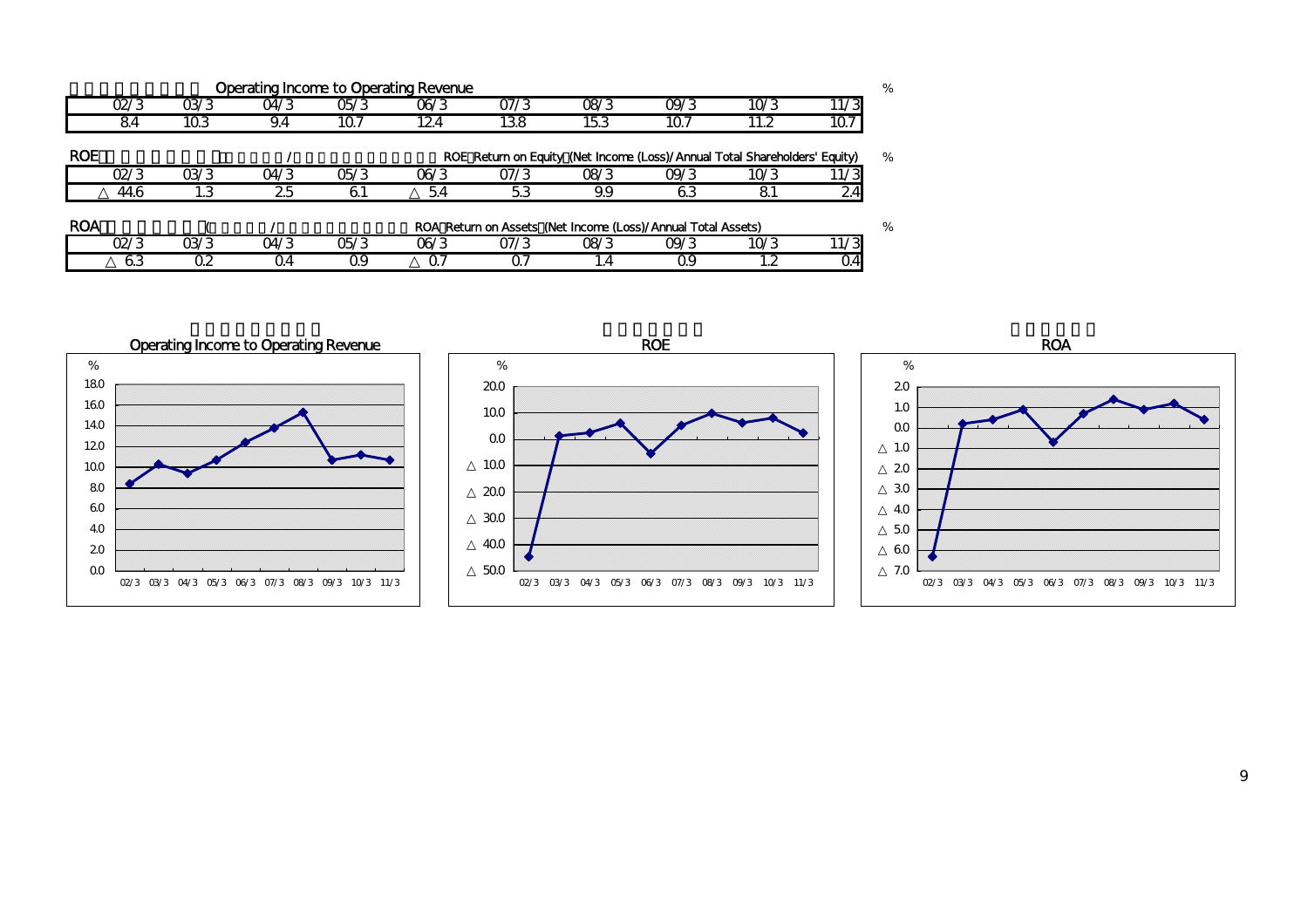|                                         | Net Income (Loss) per Share |        |       |       |       |       |        |        |        |                   |  |  |  |  |
|-----------------------------------------|-----------------------------|--------|-------|-------|-------|-------|--------|--------|--------|-------------------|--|--|--|--|
|                                         | O2/3                        | 03/3   | 04/3  | OS/3  | 06/3  | 07/3  | OR/3   | O9/3   | 10/3   | 11/3              |  |  |  |  |
|                                         | 10600                       | 299    | 621   | 14.79 | 1249  | 11.90 | 21.68  | 14.08  | 1897   | 584               |  |  |  |  |
|                                         | Net Assets per Share        |        |       |       |       |       |        |        |        |                   |  |  |  |  |
|                                         | 02/3                        | 03/3   | O4/3  | OS/3  | 06/3  | O7/3  | OR/3   | O9/3   | 10/3   | 11/3              |  |  |  |  |
|                                         | 234.20                      | 237.23 | 25260 | 23318 | 23244 | 21578 | 223.71 | 224.89 | 240.97 | 241.45            |  |  |  |  |
| PER(<br><b>PER Price Earnings Ratio</b> |                             |        |       |       |       |       |        |        |        |                   |  |  |  |  |
|                                         | 02/3                        | 03/3   | O4/3  | OS/3  | 06/3  | O7/3  | 08/3   | O9/3   | 10/3   | $\overline{11/3}$ |  |  |  |  |
|                                         |                             | 74.6   | 425   | 205   |       | 334   | 17.9   | 31.0   | 19.6   | 568               |  |  |  |  |







10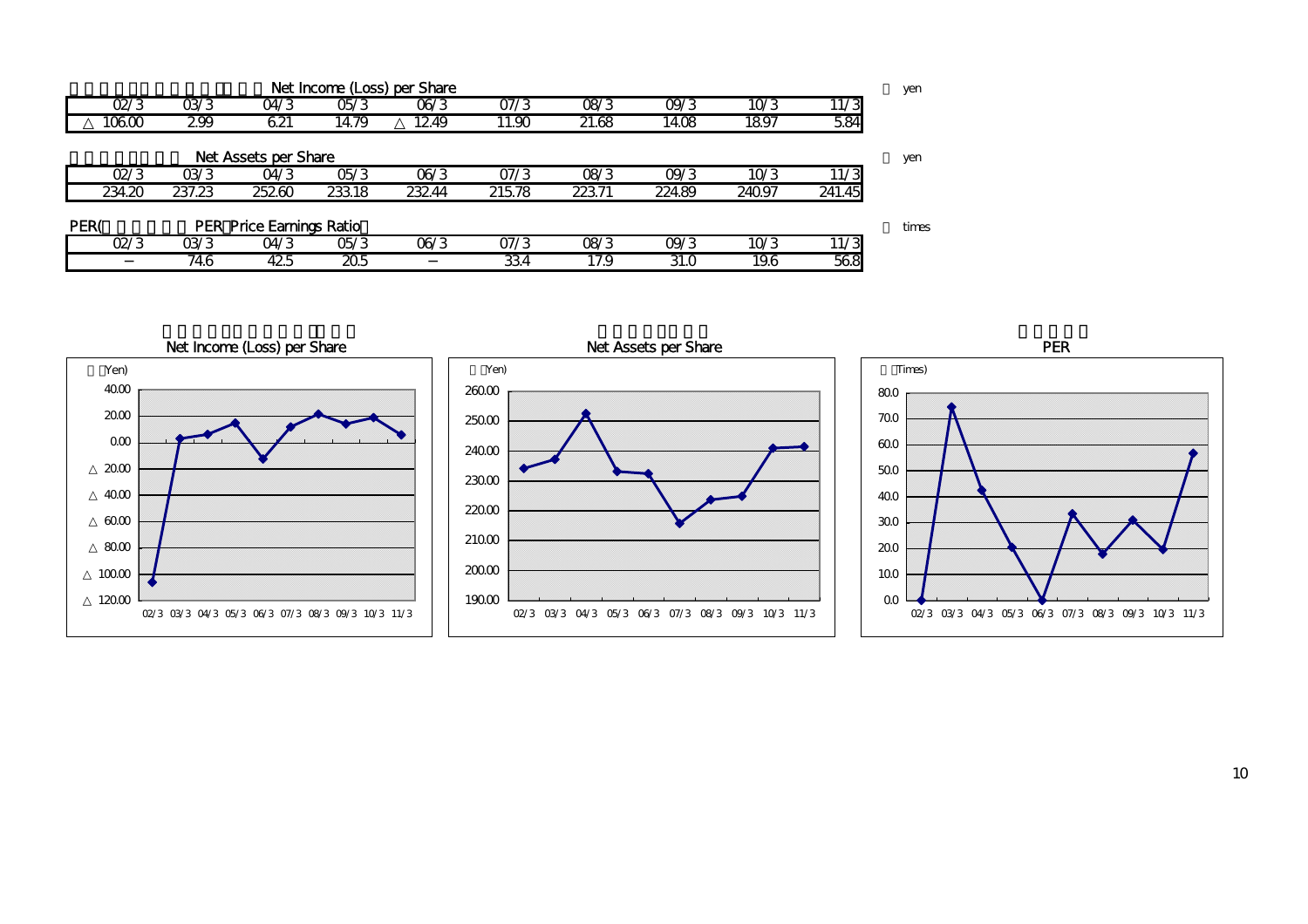|                          | <b>Interest-Bearing Debt</b> |                          |         |         |         |         |                          |         |         |         | millions of yer |
|--------------------------|------------------------------|--------------------------|---------|---------|---------|---------|--------------------------|---------|---------|---------|-----------------|
|                          | 02/3                         | 03/3                     | O4/3    | 05/3    | 06/3    | 07/3    | 08/3                     | 09/3    | 10/3    | 11/3    |                 |
|                          | 179,000                      | 163.400                  | 164.100 | 146460  | 121,320 | 111,180 | 110140                   | 90,000  | 105,000 | 95,000  |                 |
| <b>Bonds Payable</b>     |                              |                          |         |         |         |         |                          |         |         |         |                 |
|                          | 411,339                      | 419,896                  | 409,937 | 410,057 | 416,275 | 403,944 | 392,208                  | 427,110 | 400,736 | 398,623 |                 |
| <b>Borrowings</b>        |                              |                          |         |         |         |         |                          |         |         |         |                 |
|                          | $\overline{\phantom{a}}$     | $\overline{\phantom{a}}$ |         | -       |         |         | $\overline{\phantom{0}}$ |         | -       |         |                 |
| <b>Commercial Papers</b> |                              |                          |         |         |         |         |                          |         |         |         |                 |
|                          | 590,339                      | 583,296                  | 574,037 | 556517  | 537,595 | 515,124 | 502,348                  | 517,110 | 505,736 | 493,623 |                 |
| Total                    |                              |                          |         |         |         |         |                          |         |         |         |                 |

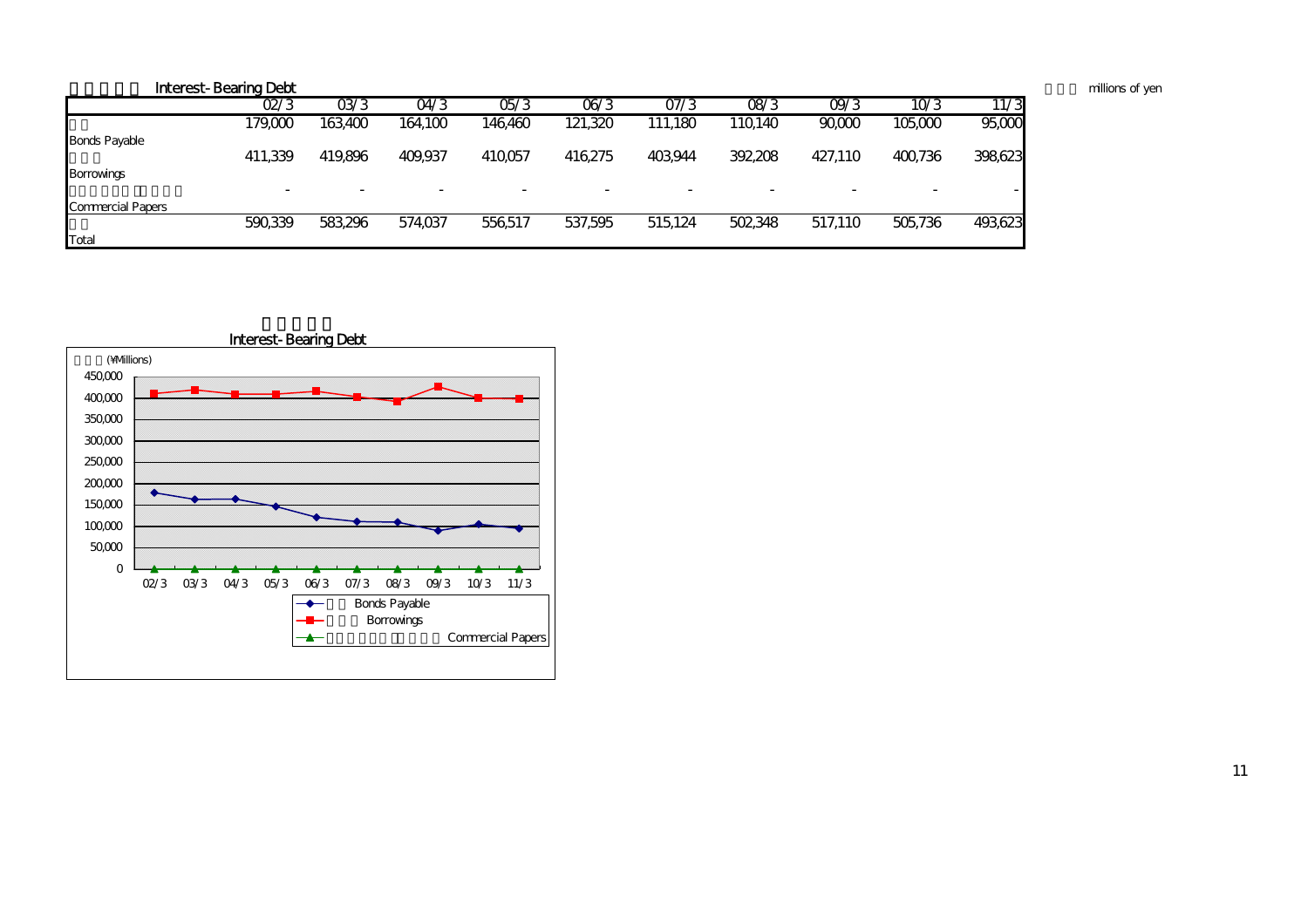| <b>EBITDA(</b><br>(Operating Income add Depreciation and Amortization)                         |        |        |        |        |        |        |        |        |        |       |  |  |
|------------------------------------------------------------------------------------------------|--------|--------|--------|--------|--------|--------|--------|--------|--------|-------|--|--|
| Q2/3                                                                                           | 03/3   | O4/3   | OS/3   | 06/3   | O7/3   | 08/3   | O9/3   | 10/3   | 11/3   |       |  |  |
| 39.687                                                                                         | 45.730 | 40,228 | 40.571 | 42,640 | 45,357 | 49.155 | 41,432 | 43,199 | 42,521 |       |  |  |
| <b>EBITDA</b><br><b>/EBITDA</b><br>The Ratio of Interest-Bearing Debt to EBITDA                |        |        |        |        |        |        |        |        |        |       |  |  |
| Q2/3                                                                                           | 03/3   | 04/3   | OS/3   | 06/3   | 07/3   | OR/3   | O9/3   | 10/3   | 11/3   |       |  |  |
| 14.87                                                                                          | 1275   | 14.27  | 1372   | 1261   | 11.36  | 10.22  | 1248   | 11.71  | 11.61  |       |  |  |
| Net Interest Payments (Balance of Interest Expenses less Interest and Dividends Income)        |        |        |        |        |        |        |        |        |        |       |  |  |
| Q2/3                                                                                           | 03/3   | O4/3   | OS/3   | 06/3   | O7/3   | 08/3   | O9/3   | 10/3   | 11/3   |       |  |  |
| 13.422                                                                                         | 13.655 | 12201  | 11.394 | 10.966 | 10.253 | 10138  | 9,533  | 9,423  | 8,651  |       |  |  |
| Interest Coverage Ratio (Operating Income add Interest and Dividends Income/Interest Expenses) |        |        |        |        |        |        |        |        |        |       |  |  |
|                                                                                                |        |        |        |        |        |        |        |        |        | times |  |  |
| Q2/3                                                                                           | 03/3   | 04/3   | OS/3   | 06/3   | 07/3   | OR/3   | O9/3   | 10/3   | 11/3   |       |  |  |
| 1.41                                                                                           | 1.84   | 1.65   | 1.81   | 209    | 252    | 277    | 201    | 215    | 223    |       |  |  |